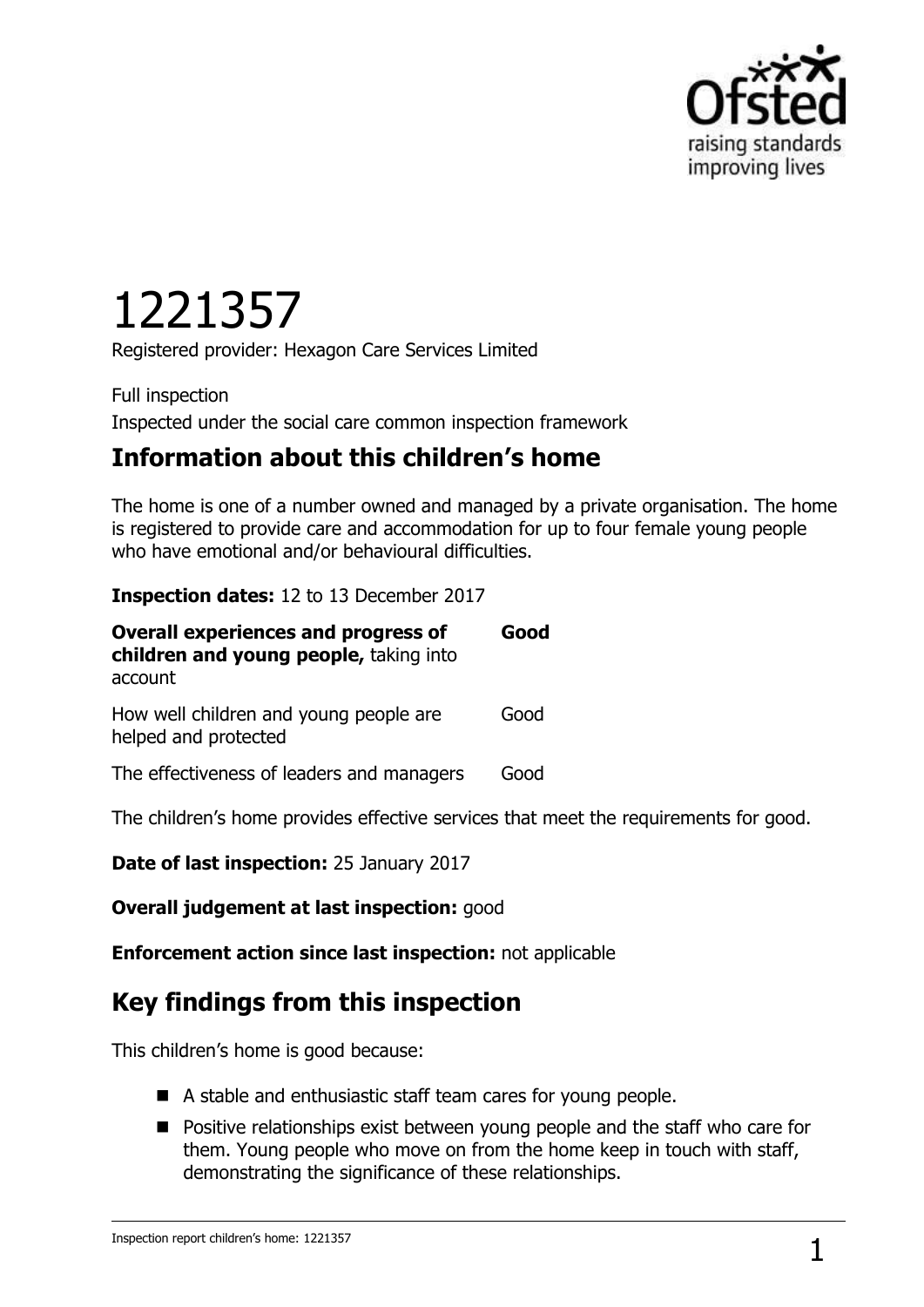

- $\blacksquare$  The home is a warm and welcoming environment where young people enjoy spending their time.
- Staff are imaginative in their approach to caring for young people, which enables them to engage with young people effectively.
- Staff promote positive behaviour and acknowledge young people's achievements.
- Young people are accessing education and thinking about their future.
- Some young people have made a positive and planned transition into independence, with the support of staff in the home.

The children's home's areas for development:

- Young people do not currently have access to a computer.
- Inconsistencies in the quality of record-keeping in the home means that it is not always clear what actions staff have taken and do not give a clear picture of the young person's time in the home.
- Consequences are sometimes given to young people, but not recorded as such, making it difficult for young people to understand and staff to implement.

### **Recent inspection history**

| Inspection date | <b>Inspection type</b> | <b>Inspection judgement</b> |
|-----------------|------------------------|-----------------------------|
| 25/01/2017      | Full                   | Good                        |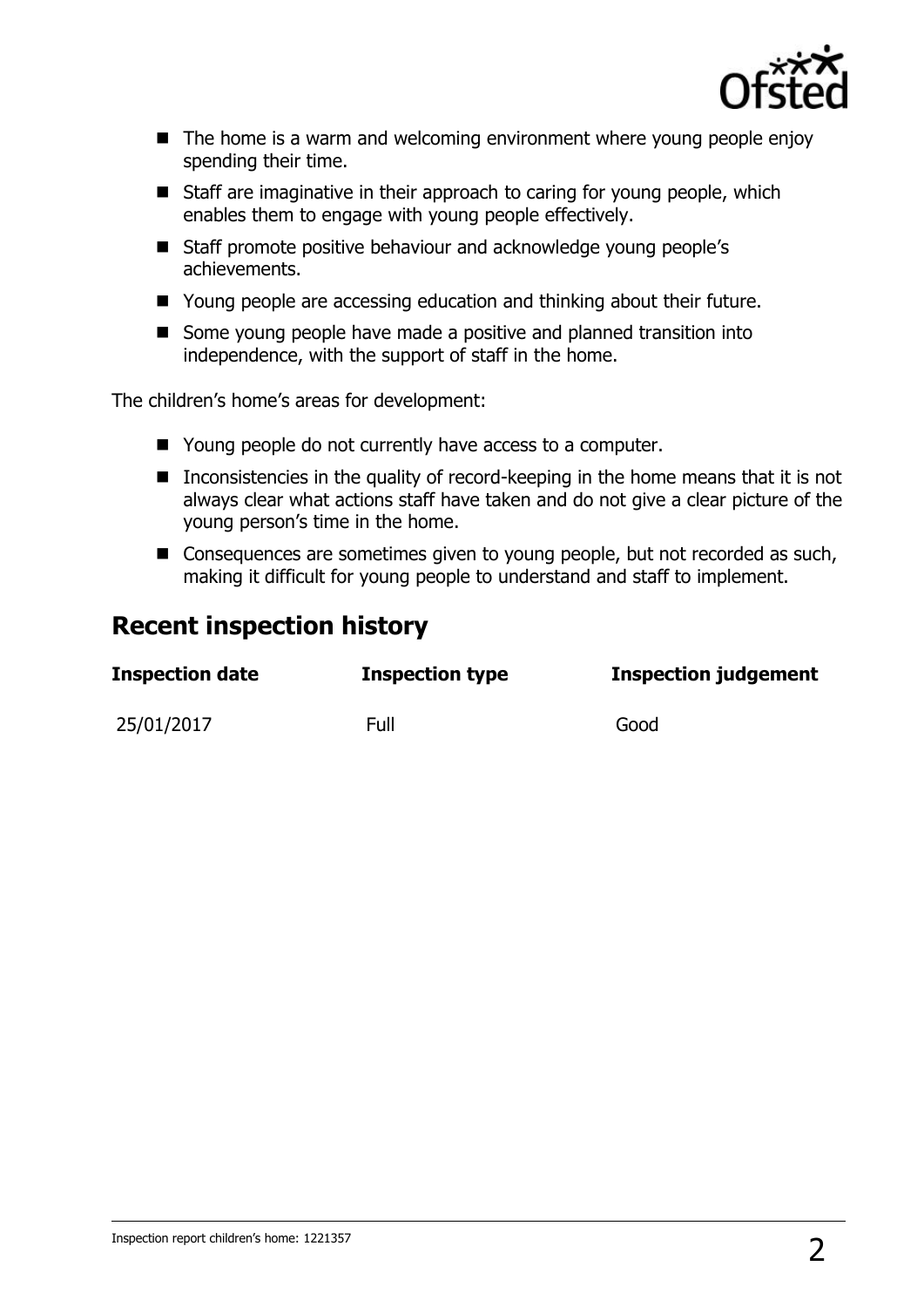

## **What does the children's home need to do to improve?**

#### **Recommendations**

- Ensure that the home's statement of purpose indicates how the home provides individualised care to meet the Quality Standards for the children in their care. ('Guide to the children's homes regulations including the quality standards', page 14, paragraph 3.5) In particular, that the statement regarding the skills and experience of staff is specific to this home.
- Ensure that children have access to a computer and the internet to support their education and learning, unless there are specific safeguarding reasons why this would be inappropriate. In such cases, the home should consider whether and how it can support the child to access a computer and the internet safely. ('Guide to the children's homes regulations including the quality standards', page 39, paragraph 5.19)
- Ensure that the behaviour management strategy is understood and applied at all times by staff. ('Guide to the children's home regulations including the quality standards', page 46, paragraph 9.34) In particular, that any consequences are clear to staff and young people, so that they know why they have been given and when they will end.
- Ensure that staff are familiar with the home's policies on record keeping and understand the importance of careful, objective, and clear recording. ('Guide to the children's homes regulations including the quality standards', page 62, paragraph 14.4)

# **Inspection judgements**

#### **Overall experiences and progress of children and young people: good**

Living here has a positive impact on outcomes for young people. They receive consistent care, clear boundaries and good routines. The staff team is largely stable, which aids consistency. Young people are able to develop positive and trusting relationships with staff, whom they are able to turn to if they are in crisis or need additional support. This is crucial for young people, as they need to feel safe and secure before they can begin to make progress in other areas of their lives. Young people speak positively about living in the home. One commented, 'I just really like it here. It is really good. There are always people around that I can talk to.'

Managers and staff are knowledgeable about the backgrounds and needs of the young people whom they care for. This helps them understand young people's behaviours. Young people are cared for in line with their placement plans and personalised risk assessments. These documents are subject to regular review and are agreed with young people's social workers, so that they remain focused on young people's needs.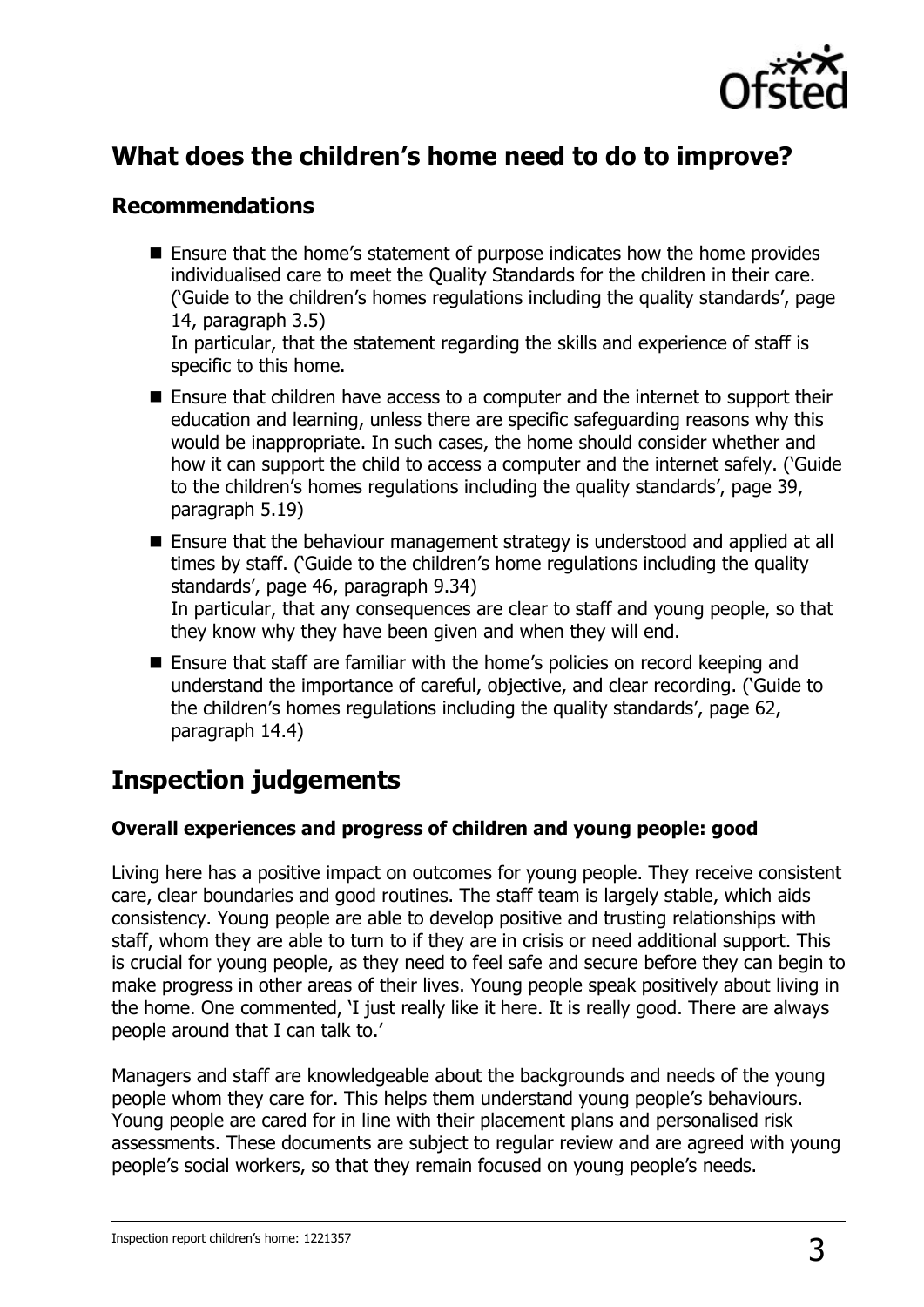

Staff try hard to create a homely family atmosphere. They want young people to enjoy ordinary childhood experiences. Staff engage young people in shopping and cooking a meal and they will also watch a DVD, or enjoy a trip to the cinema together. Staff are creative in their approach and always looking at positive ways to engage young people, so that they have happy memories of their time in the home. Staff promote young people's individuality and they support them to attend activities in the community. For example, one person is performing in a play in the local theatre with her drama group, and another attended a zookeeper's course over the summer. Young people enjoy these experiences and are able to learn new skills. As a result, improvements in their selfesteem and confidence are apparent.

Staff promote young people's physical and emotional well-being. They register young people with appropriate health services on their admission to the home and proactively chase appointments with specialist services. They are also skilfully managing one young person's specific medical condition, which requires the young person to eat a special diet. Staff have received specific training in relation to this and consult with the dietician as required. They are alert to the challenges that this brings for young person and ensure that she is still able to participate in daily life by researching what is available and making small adjustments. Consequently, the young person is learning how to manage her own diet and is not missing important social engagements. Similarly, changes to medication recording procedures in the home now demonstrate that medicines are handled safely and young people receive their medicines as prescribed.

Improvements are evident in relation to young people's engagement with education. They are all attending school or college. Staff promote a good work ethic and young people receive encouragement to think about their future career pathways. One young person commented in the Ofsted survey, 'I did not go to school before I came here. I have just done my GCSEs and have now got a place at college.' Similarly, staff help young people to learn the skills they will need when they move on from the home to live independently. A number of young people have successfully made this transition since the last inspection. One young person commented in feedback taken by the home, 'I have had a lot of support with my independence. I could not have asked staff for more support. I have had an amazing time here. I have loved every second.' Significantly, those that have left the home keep in contact with staff, demonstrating the positive impact that these individuals had on the young people while they were living here.

Staff are committed to making a positive difference to young people's lives. They enjoy spending time with young people. However, inconsistent record-keeping means that records do not always reflect the young person's day, as some records contain minimal detail. Furthermore, young people do not currently have access to a computer and the internet within the home. While most young people are able to access the internet on their mobile telephones, a provision within the home would ensure that they are able to access information to support their education, as well as enable staff to engage them in learning how to use the internet safely.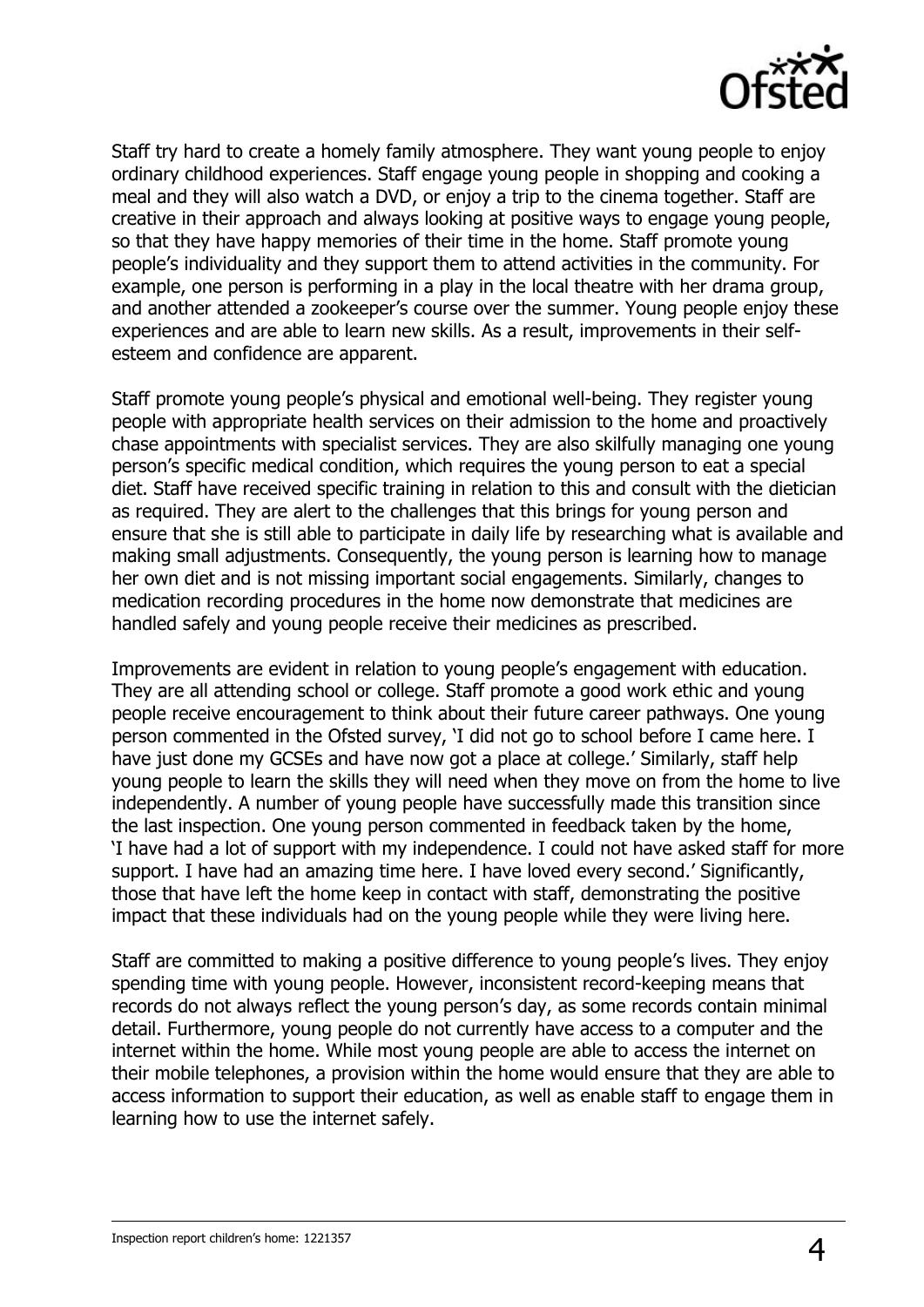

#### **How well children and young people are helped and protected: good**

Young people living in the home are safe. Staff are clear about their safeguarding responsibilities. They all attend regular update safeguarding training so that they are aware of recent developments or changes. Some staff have also attended specific training on child sexual exploitation and radicalisation, so that they are alert to early indicators of concern. Information gleaned from such training is disseminated to those who have been unable to attend. This promotes young people's safety and welfare.

Young people do sometimes engage in risk-taking behaviour, for example smoking or using drugs. However, staff provide them with information about the risks they place themselves in and encourage them to attend relevant support agencies, such as the smoking cessation clinic. Young people do sometimes go missing from the home. This is usually when they are becoming more independent and they choose to spend time with their friends in the community. On these occasions, staff implement the local missing from care protocols and work in partnership with the police and other safeguarding agencies. Staff remain in contact with young people by mobile telephone when they are not in the home and will try hard to locate them if they are missing, by contacting known associates and by looking for them in the community. Strategy meetings take place if concerns increase and staff ensure that young people benefit from receiving independent return interviews on their return to the home.

Significant improvements are evident in relation to staff recruitment. Thorough preemployment checks demonstrate that only those who are suitable commence work in the home. Any gaps in employment are explored and appropriate risk assessments underpin any issues identified during the recruitment process. Staff request identification from visitors to the home and ensure that they sign in the visitor's book on arrival. These measures ensure that young people are protected from those who may wish to cause them harm.

Staff are clear about the standards of behaviour that they expect in the home. Respectful relationships are evident between staff and young people, enabling staff to skilfully diffuse the majority of challenging incidents, without the need for physical intervention. Consequently, there has only been one incident since the last inspection. Staff reflect on such incidents at staff meetings, so that they consider any learning for the future.

Staff largely use positive reinforcement and rewards to promote positive behaviour. Young people are able to earn additional pocket money if they achieve their weekly incentives. On rare occasions, staff also sanction poor behaviour. However, not all sanctions have been recorded as such, hence making it difficult to review the effectiveness of the action and leaving the young person unsure about when it will conclude. For example, a discussion at the young people's meeting indicated that one young person was to be permitted limited television viewing, due to poor behaviour. However, it was unclear who was to implement this and for what length of time. Although the sanction may indeed have been appropriate, it was unclear as no detail was evident in the sanction record in the home.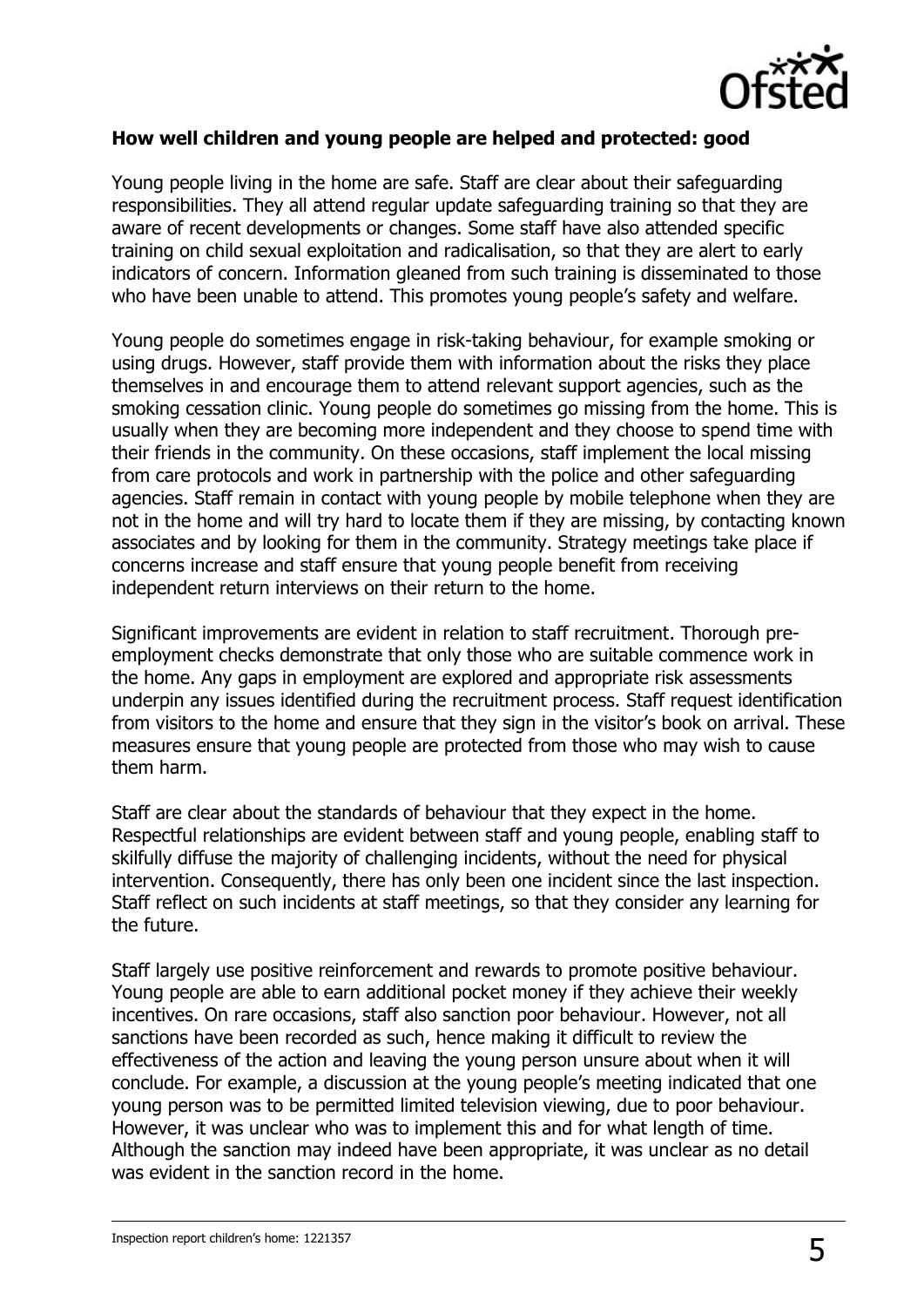

Regular health and safety checks ensure the safety of the premises. Fire evacuation drills take place regularly, including whenever there is a new young person or staff member in the home. This ensures that everyone is familiar with how to exit the building in the event of an emergency.

#### **The effectiveness of leaders and managers: good**

There is a suitably experienced registered manager in charge of the home. She has managed the home since it was registered in June 2016. At the time of this inspection, she was absent from the home. Ofsted has been kept updated in relation to this position and the deputy manager has been in charge during her absence. She has embraced the additional responsibility. Because of their commitment and hard work, significant improvements are evident in relation to the management functions in the home.

Although the home's statement of purpose reflects its aims and objectives, it contains standardised text intended to apply to all of the homes in the organisation. In particular, it refers to the experience and qualifications of staff. However, this is not specific to this home and has the potential to mislead social workers and commissioners. The majority of staff are relatively inexperienced and do not yet have a minimum level 3 qualification. Staff are enthusiastic, committed and work well as a team but this is currently not underpinned by any formal childcare qualification.

Staff say that they feel well supported by managers. They receive regular supervision, which enables them to reflect on their practice. One staff member commented, 'Staff are trusted and valued in this home.' Other comments include, 'We encourage and support each other. We will complete tasks for one another and all work to benefit the children,' and 'I feel listened to and appreciated for the work that I do.' As a result, staff morale is good and they enjoy working in the home.

New staff follow a formal induction programme when they start work in the home, completing a range of core training, such as first aid and food hygiene. Managers use probation processes effectively, to ensure the reliability and competence of those they employ. Staff also have access to a range of further training opportunities that help to ensure a good skill base in the home. Managers are quick to identify courses relevant to the young people in their care. For example, staff have recently attended training on eating disorders and loss and bereavement. This ensures that staff have the skills they need to care effectively for young people. It also helps to develop and motivate them.

Liaison with other agencies is effective. Relationships between managers and other professionals are good. One social worker commented, 'Communication from staff is good; they keep me up to date and send me a helpful weekly progress report.' Another commented, 'They are good at communication and in managing risk.' Managers will also challenge local authorities to take additional action when required.

Managers know the young people well and are committed to them. They are able to demonstrate the progress that young people have made since moving into the home.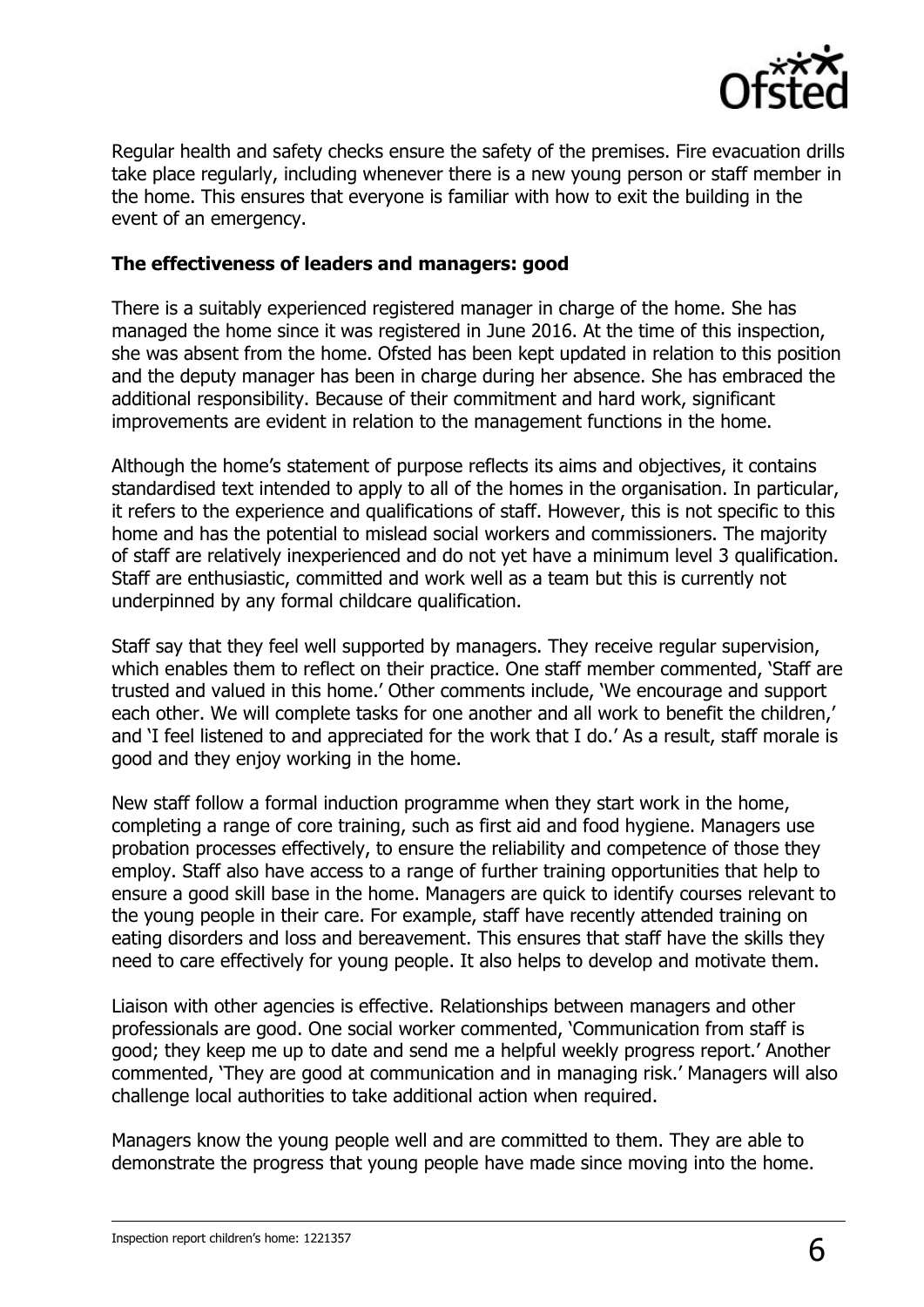

Improvements in monitoring by managers since the last inspection help to ensure that issues are not overlooked. Managers have taken appropriate action to ensure the fulfilment of the six requirements and two recommendations made at the last inspection. In total, only four recommendations are raised at this inspection, signifying the progress the home has made since the last inspection.

## **Information about this inspection**

Inspectors have looked closely at the experiences and progress of children and young people. Inspectors considered the quality of work and the differences made to the lives of children and young people. They watched how professional staff work with children and young people and each other and discussed the effectiveness of help and care provided. Wherever possible, they talked to children and young people and their families. In addition, the inspectors have tried to understand what the children's home knows about how well it is performing, how well it is doing and what difference it is making for the children and young people whom it is trying to help, protect and look after.

Using the 'Social care common inspection framework', this inspection was carried out under the Care Standards Act 2000 to assess the effectiveness of the service, how it meets the core functions of the service as set out in legislation, and to consider how well it complies with the Children's Homes (England) Regulations 2015 and the 'Guide to the children's homes regulations including the quality standards'.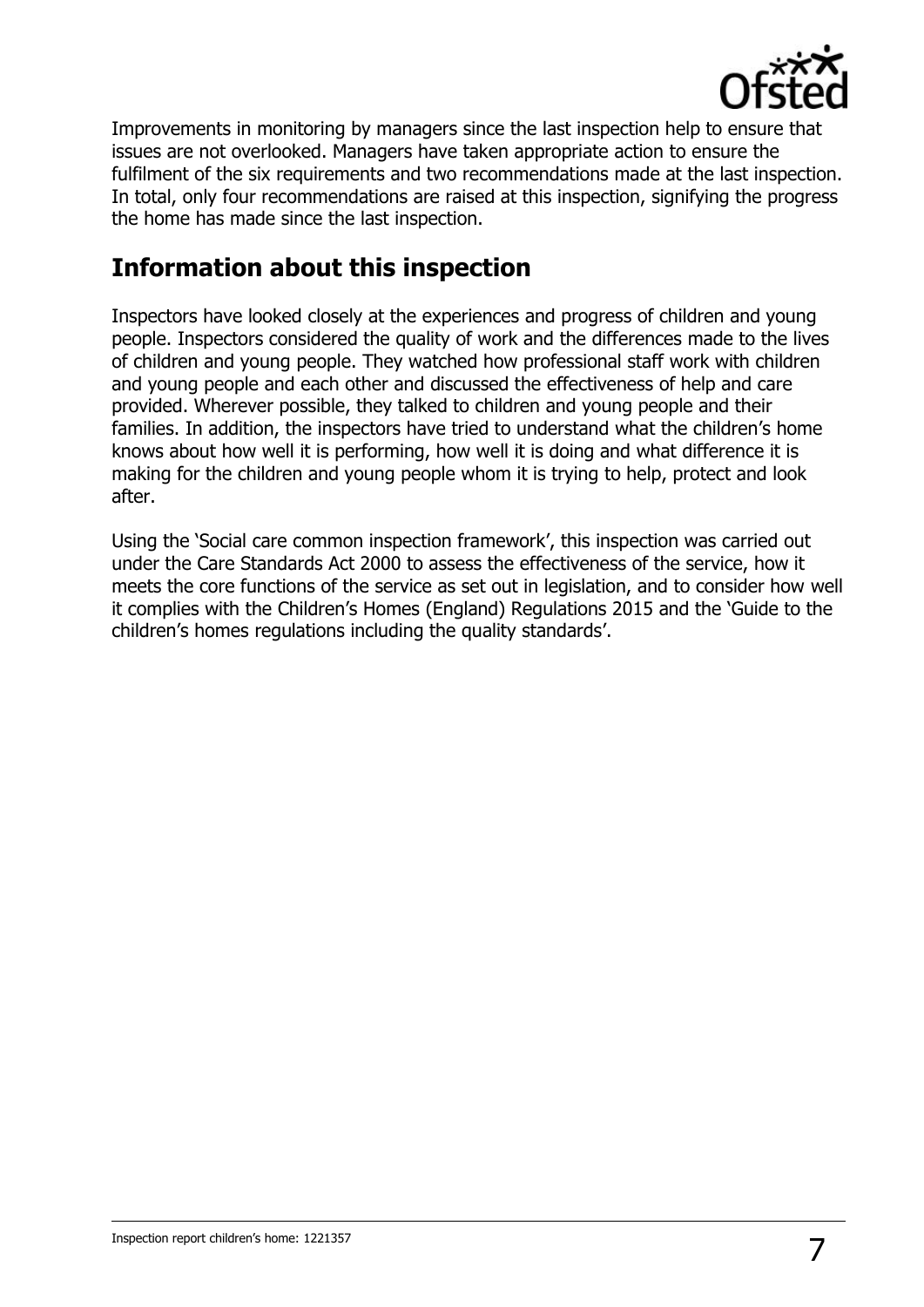

## **Children's home details**

**Unique reference number:** 1221357

**Provision sub-type:** Children's home

**Registered provider:** Hexagon Care Services Limited

**Registered provider address:** Hexagon Care, 1 Tustin Court, Port Way, Ashton-On-Ribble, Preston, Lancashire PR2 2YQ

**Responsible individual:** Jeanette Swift

**Registered manager:** Zahra Gibrail

## **Inspector**

Mandy Williams, social care inspector